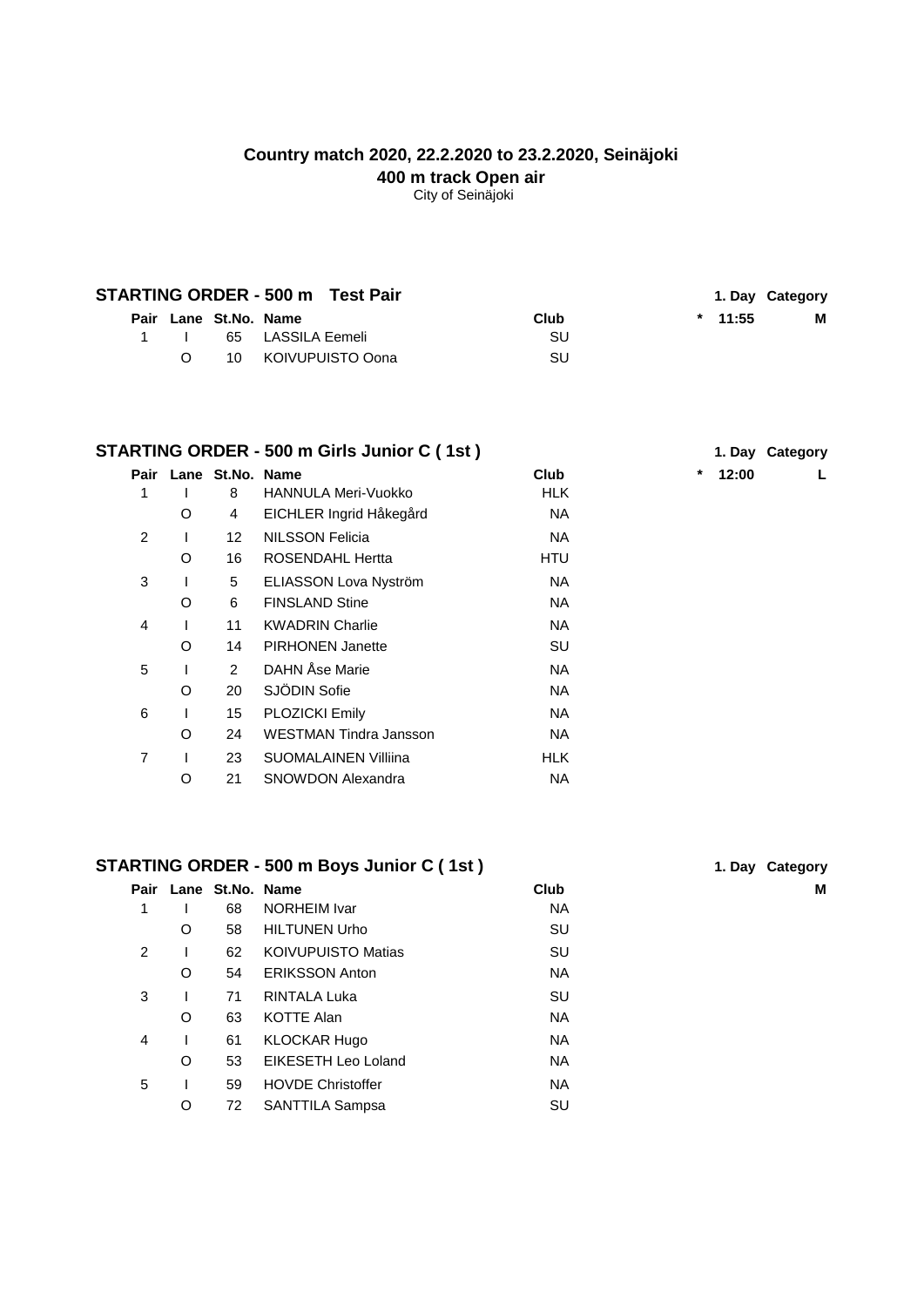#### **STARTING ORDER - 500 m Girls Junior B ( 1st ) 1. Day Category**

| Pair           |   | Lane St.No. Name |                             | Club      |  |
|----------------|---|------------------|-----------------------------|-----------|--|
| 1              |   | 3                | <b>DRAPER Philippa</b>      | <b>NA</b> |  |
|                | O | 19               | SIRO Mila                   | SU        |  |
| $\mathfrak{p}$ |   | 22               | STOMPERUDHAUGEN Silje       | <b>NA</b> |  |
|                | O | 18               | SETÄLÄ Elma                 | PoPy      |  |
| 3              |   | $\overline{7}$   | <b>FLOITEN Tuva</b>         | <b>NA</b> |  |
|                | O | 1.               | <b>ARNELL Disa</b>          | <b>NA</b> |  |
| 4              |   | 17               | ROSENDAHL Sanni             | HTU       |  |
|                | O | 9                | <b>JOHANNESSEN Patricia</b> | <b>NA</b> |  |
| 5              |   | 13               | <b>PEDERSEN Matilde</b>     | <b>NA</b> |  |
|                | O | 25               | <b>WINROTH Alva</b>         | <b>NA</b> |  |
|                |   |                  |                             |           |  |

#### **STARTING ORDER - 500 m Boys Junior B (1st)**

## **Pair Lane St.No. Name Club M** 1 I 57 HAIKONEN Ilmo PoPy O -- 2 I 66 MUHONEN Alvar New York HLK O 67 NORBERG Kaspar NA 3 I 52 DYREST Sigurd Holbo NA O 69 NYLEN Ludvig NA 4 I 56 FORSMARK Sebastian NA O 60 HVAMMEN Sondre NA 5 I 64 KÄSNÄNEN Eetu HLK O 74 SLEEKING Joren NA 6 I 75 SUOMALAINEN Tuukka HLK O 55 FORSLUND Isac NA 7 I 51 COLLINS Theo NA O 50 ANDREASSEN Martin Solberg NA

#### **STARTING ORDER - 1000 m Girls Junior C ( 2nd ) 1. Day Category**

| Pair |   | Lane St.No. Name |                             | <b>Club</b> | *<br>13:00 |  |
|------|---|------------------|-----------------------------|-------------|------------|--|
| 1    |   | 16               | <b>ROSENDAHL Hertta</b>     | HTU         |            |  |
|      | O | 5                | ELIASSON Lova Nyström       | <b>NA</b>   |            |  |
| 2    |   | 12               | <b>NILSSON Felicia</b>      | <b>NA</b>   |            |  |
|      | O | 6                | <b>FINSLAND Stine</b>       | <b>NA</b>   |            |  |
| 3    |   | 8                | <b>HANNULA Meri-Vuokko</b>  | HLK.        |            |  |
|      | O | 4                | EICHLER Ingrid Håkegård     | <b>NA</b>   |            |  |
| 4    |   | 20               | SJÖDIN Sofie                | <b>NA</b>   |            |  |
|      | O | $\overline{2}$   | DAHN Åse Marie              | <b>NA</b>   |            |  |
| 5    |   | 14               | <b>PIRHONEN Janette</b>     | SU          |            |  |
|      | O | 11               | <b>KWADRIN Charlie</b>      | <b>NA</b>   |            |  |
| 6    |   | 15               | PLOZICKI Emily              | <b>NA</b>   |            |  |
|      | O | 21               | <b>SNOWDON Alexandra</b>    | NA.         |            |  |
| 7    |   | 24               | WESTMAN Tindra Jansson      | <b>NA</b>   |            |  |
|      | O | 23               | <b>SUOMALAINEN Villiina</b> | <b>HLK</b>  |            |  |

|  | 1. Day Category |
|--|-----------------|
|  |                 |